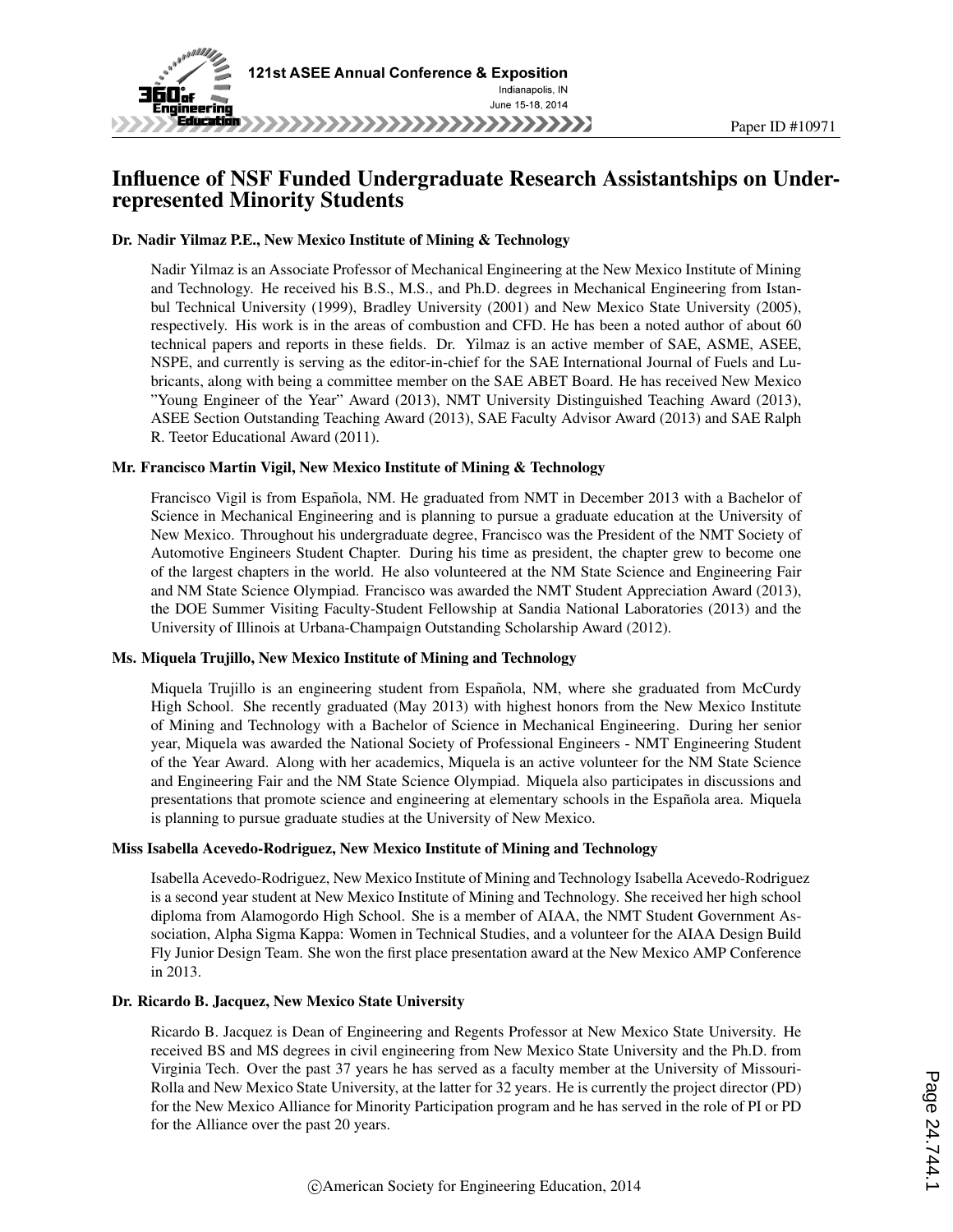# **Influence of NSF Funded Undergraduate Research Assistantships on Underrepresented Minority Students in New Mexico**

### **Abstract**

As the nation expects a change in the make-up of its ethnic groups, minorities will increase and play an important role in STEM fields, requiring greater support. In the last twenty years, the State of New Mexico and, particularly, New Mexico State University (NMSU) and the New Mexico Institute of Mining and Technology (NMT) have taken major strides to increase the enrollment of minority students. As a result of these efforts to achieve the status of being Hispanic Serving Institutions, changes were made to the curriculum that would teach underserved students the skills necessary to be successful in a STEM field. Programs, such as the New Mexico Alliance for Minority Participation (AMP), were brought to higher education institutions – including NMSU and NMT – to encourage collaboration between minority students and faculty on research projects, in an effort to promote the pursuit of a graduate education. The New Mexico AMP program was initiated at NMSU, intending to tie the higher education institutions together and supporting students at each of them. This paper will discuss the history of the New Mexico AMP program in detail, discuss student experiences, and provide statistical data on outcomes. This post-secondary STEM program's goal is to recruit students early in their undergraduate careers and integrate them into a working research lab. Engaging minority students in STEM research early in their academic careers proves to be an effective method for retaining interest in such fields and preparing them better for their future careers. Three case studies from Mechanical Engineering students at NMT are included which express the impact of AMP on their undergraduate studies and college careers.

## **Introduction**

As the concept of a global economy becomes more real, the importance of science and technology is more apparent. Thus, nations must be more aware of their competitive position in these fields. Such awareness is extremely imperative, given that science and technology are rapidly evolving as the Internet and other digital communications are making the world appear more intangible. In such a situation, one cannot think of jobs as being strictly limited to a certain locale.

According the U.S. Census Bureau, there is going to be a great change in the make-up of the nation's population. Based on current projections in terms of underrepresented minorities, the United States will be a majority-minority nation by 2043. By 2060, the Hispanic population will be doubled and the African-American population will have increased by a factor of 1.5, along with increases in the other minority groups [1].

Taking these predictions into account, there is currently a strong disparity between the expected number of minorities involved in science, technology, engineering and mathematics (STEM) and what is actually seen. Based on data obtained from the National Science Foundation (NSF) [2], if one looks at the 20-year trend of science and engineering degrees earned by underrepresented minorities, as seen in Figure 1, one can see that there have been minimal increases in these percentages, chiefly in doctoral and master's levels.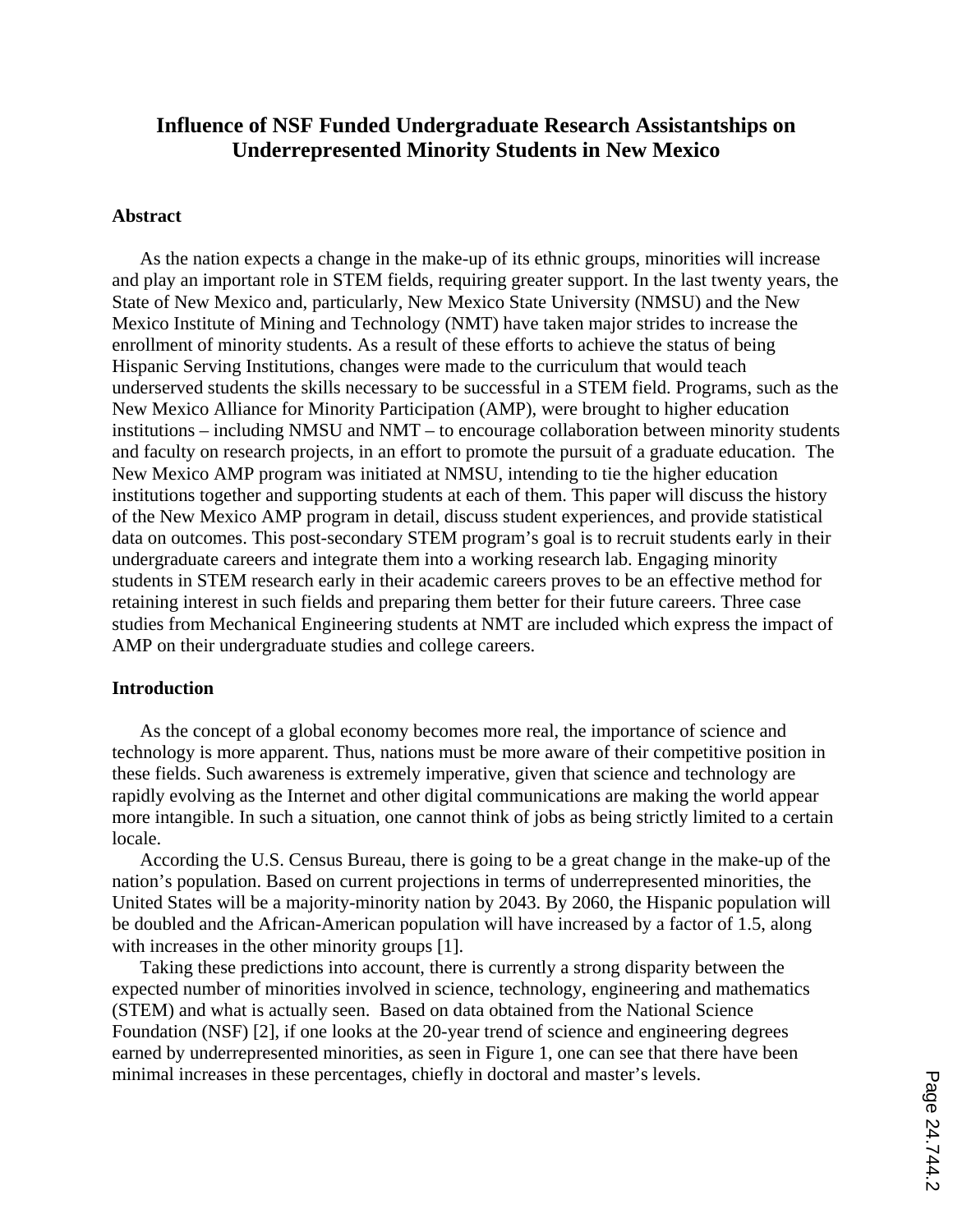

Figure 1. Science and engineering degrees earned by underrepresented minorities:1991-2010 [2]

Additionally, as seen in Figure 2, tracking of the percentage of full professors over the same time period shows consistency with regard to the percentage increase of minorities having received doctoral degrees for the last 20 years. Such a small increase presents an issue that those in STEM fields need to address.

There are many significant considerations with regard as to why minorities must be better represented and involved in STEM fields, the prime considerations being diversity and the economy. As the U.S. becomes a majority-minority nation, minority groups will desire to see persons of their own ethnicity involved in STEM fields, including medicine [3]. As noted in Figure 3, minority groups are currently represented by a small percentage of individuals of the same ethnic groups in STEM occupations. Additionally, one of science's primary foundations is diversity of thought and, hence, a diversity of people from various backgrounds and ethnicities. However, with the current lack of minorities in STEM fields, not only will these ambitions not be accomplished, but the nation may also face economic problems. As the nation encounters a lack of qualified scientists and researchers, it will be forced to outsource such jobs from rapidly growing economies, similar to those of China and India. This situation only perpetuates a cycle where minorities continue to be underrepresented in STEM as the U.S. continues to plummet to the bottom of international rankings in math and science, as evidenced by the U.S. ranking  $26<sup>th</sup>$ out of 34 Organization for Economic Co-Operation and Development (OECD) countries in mathematics based on the 2012 data of PISA [4].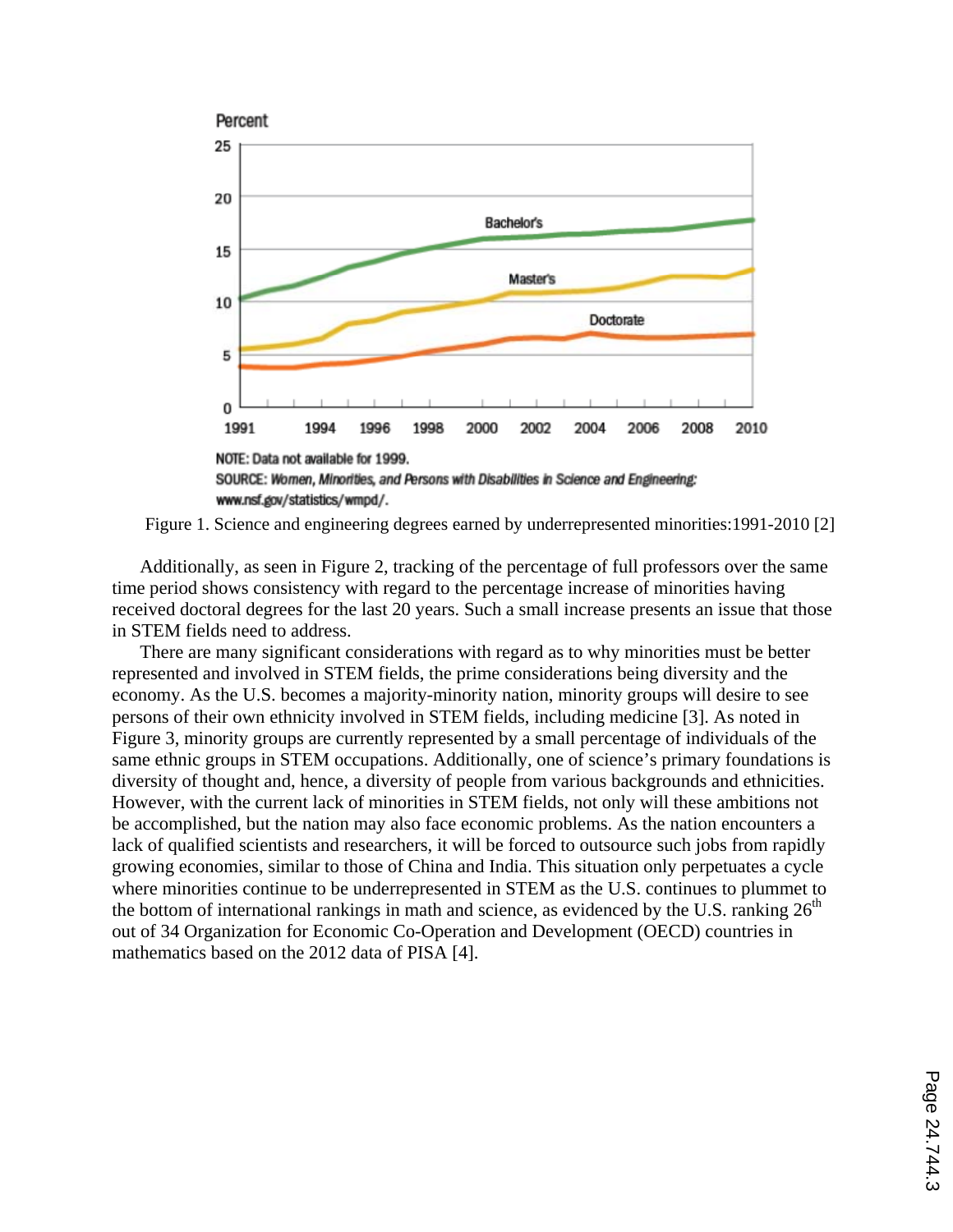

SOURCE: Women, Minorities, and Persons with Disabilities in Science and Engineering: www.nsf.gov/statistics/wmpd/.

Figure 2. Underrepresented minorities as a percentage of full-time, full professors with science, engineering, and health doctorates, by institution of employment: 1993-2010 [2]



Figure 3. Scientists and engineers working in science and engineering occupations: 2010 [2]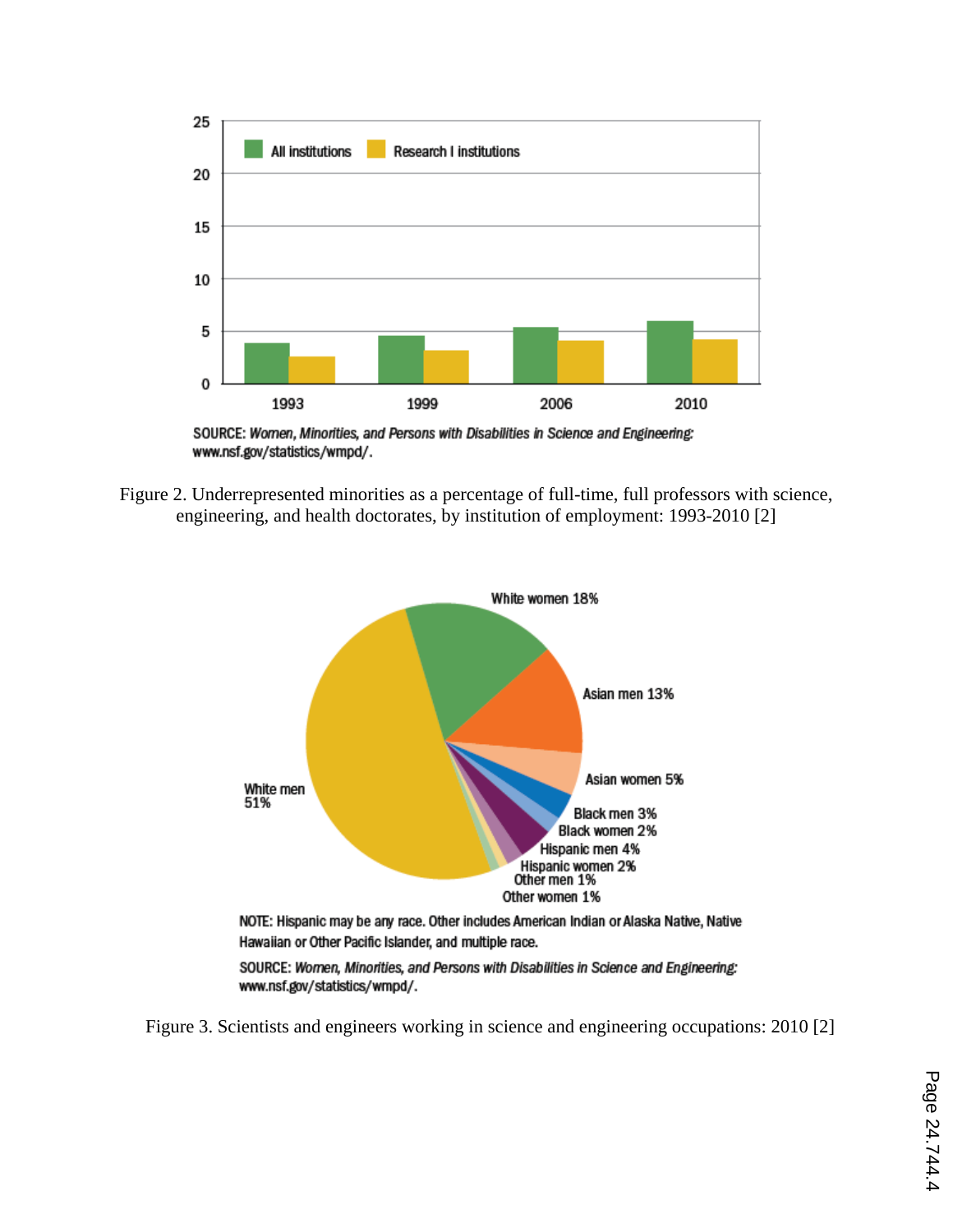One of the most promising ways in which this discrepancy can begin to be addressed is through better education and support of minorities, tremendously early on in one's career. As seen in Figure 4, a majority of undergraduate minority students do not pursue math and science degrees. Encouraging more minority students to pursue such majors may hold the key to increasing overall minority involvement in STEM fields. Such encouragement would likely include specific programs to support those minority students who do pursue a STEM major to better ensure that they complete their degrees; thus, adding to the competitiveness of the country, as a whole, on the global stage.



Figure 4. Science and engineering degrees earned by underrepresented minorities: 1991-2010

Given that New Mexico's population is largely composed of underrepresented minority groups, it poses a perfect environment for examining the theory that programs such as New Mexico AMP are successful at increasing the number of minorities in STEM fields. Two of the best examples are Northern New Mexico College (NNMC) which has a 90 percent minority student population and New Mexico State University (NMSU) that is the nation's only landgrant university that is also a Hispanic-serving and research-intensive higher education institution.

Over the last 20 years, and with recent notable success, various institutions in the State of New Mexico have incorporated a support program called the New Mexico Alliance for Minority Participation (New Mexico AMP). In this work, a history of the New Mexico AMP program is detailed along with case studies of the program's impact on 3 undergraduate students who have received great educational and research benefits through the AMP program such as opportunities to present and publish their research.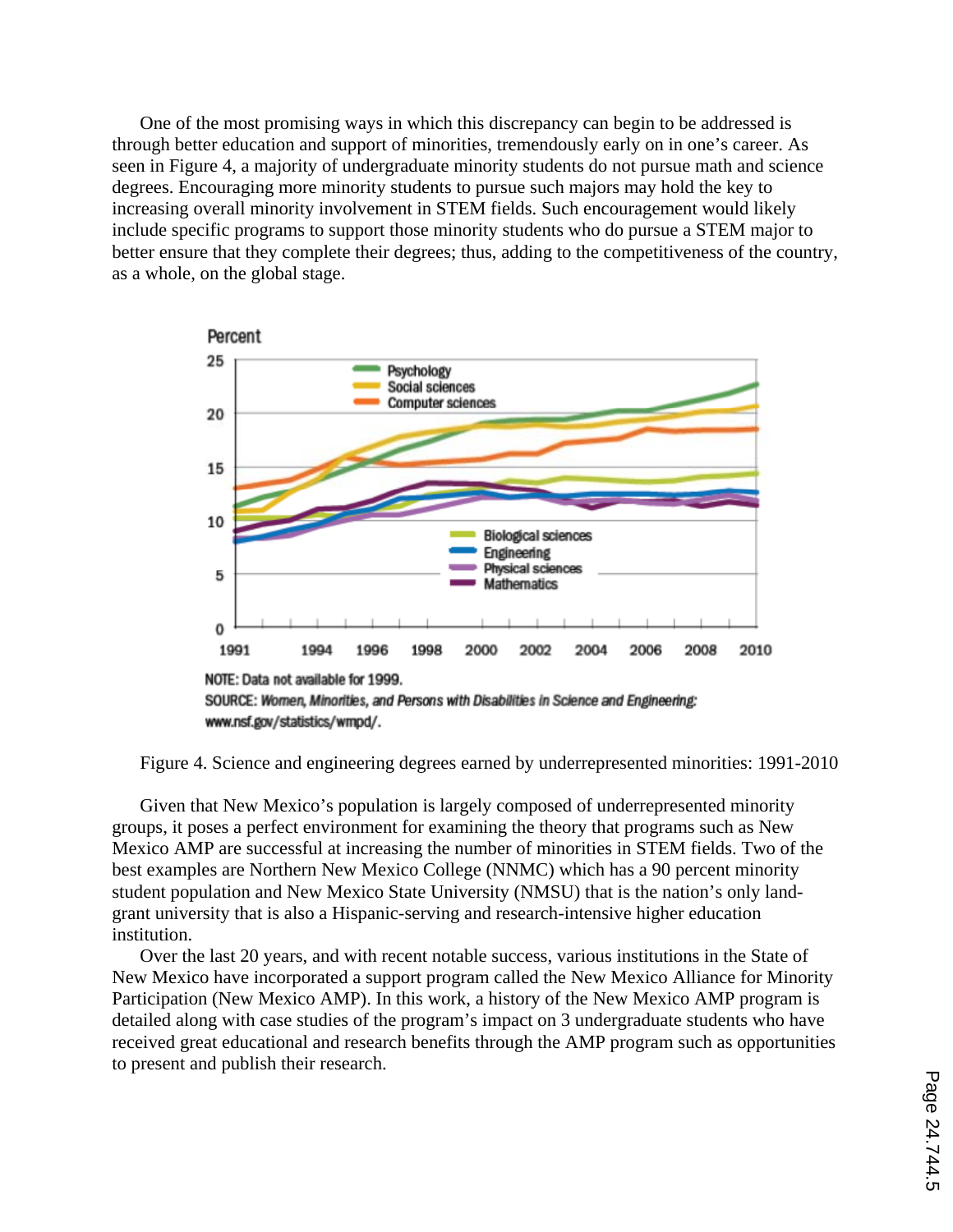## **History of the New Mexico Alliance for Minority Participation**

Since its establishment in 1993, New Mexico AMP has impacted the lives of students in New Mexico, their retention in STEM degree programs, as well as, their professional development and progression to graduate school and the STEM workforce. These outcomes reflect the goal of New Mexico AMP to increase the number of B.S. degrees awarded to minorities traditionally underrepresented in STEM. Since New Mexico AMP's launch, the number of STEM degrees awarded to minority students has more than doubled, from 253 in 1992/93 to 586 degrees in 2011, with a total of 7,871 STEM degrees awarded over the life of the program. The Alliance is funded through the National Science Foundation (NSF) Louis Stokes Alliance for Minority Participation (LSAMP) program (1993-2018) and the New Mexico Legislature through a Research and Public Service Project (1996-present).

## **A Statewide Partnership in New Mexico**

The New Mexico AMP is a partnership representing the State's 20 public two-year institutions, including two federally funded institutions serving American Indian students, and the seven state-supported four-year universities. New Mexico AMP is aligned with other federal -funded programs in New Mexico who share a common vision, such as the College Assistance Migrant Program (CAMP), Scholarships in STEM (S-STEM), and the STEM Talent Expansion Program (STEP). Collectively, these and other programs have resulted in a statewide network that has become part of the fabric of higher education in the state, allowing for the managing and leveraging of human and monetary resources, and for quick and accurate dissemination of information and opportunities. These combined efforts help ensure that participating community college and undergraduate students are well prepared in STEM and provided with the encouragement, incentive, and motivation to progress through their educational programs. Program activities are designed to focus on individual student retention and progression, as well as, to understand the aggregation of student progression and to promote the replication of good practices, both within New Mexico and nationwide through professional research conference presentations and other professional development events and publications.

## **New Mexico AMP Programs**

Directly impacting retention in STEM, the Undergraduate Research Assistantships (URA) program, available on several campuses statewide, supports students in faculty-mentored research projects and provides training for research presentation and preparation for internships, graduate school, and/or the workforce. The program also provides oral and poster presentation symposium experience that encourages attendance and presentations at national conferences, including the New Mexico AMP Student Research Conference, which convenes each fall.

The Summer Community College Opportunity for Research Experience (SCCORE) program, started in 2001, provides an annual summer bridge program for statewide community college students. The goal of SCCORE is to develop the talent of community college students by providing opportunities to conduct research with university STEM faculty and to heighten students' awareness about campus resources and university life. The program provides research opportunities, fosters student success, and assists students in the transition to New Mexico AMP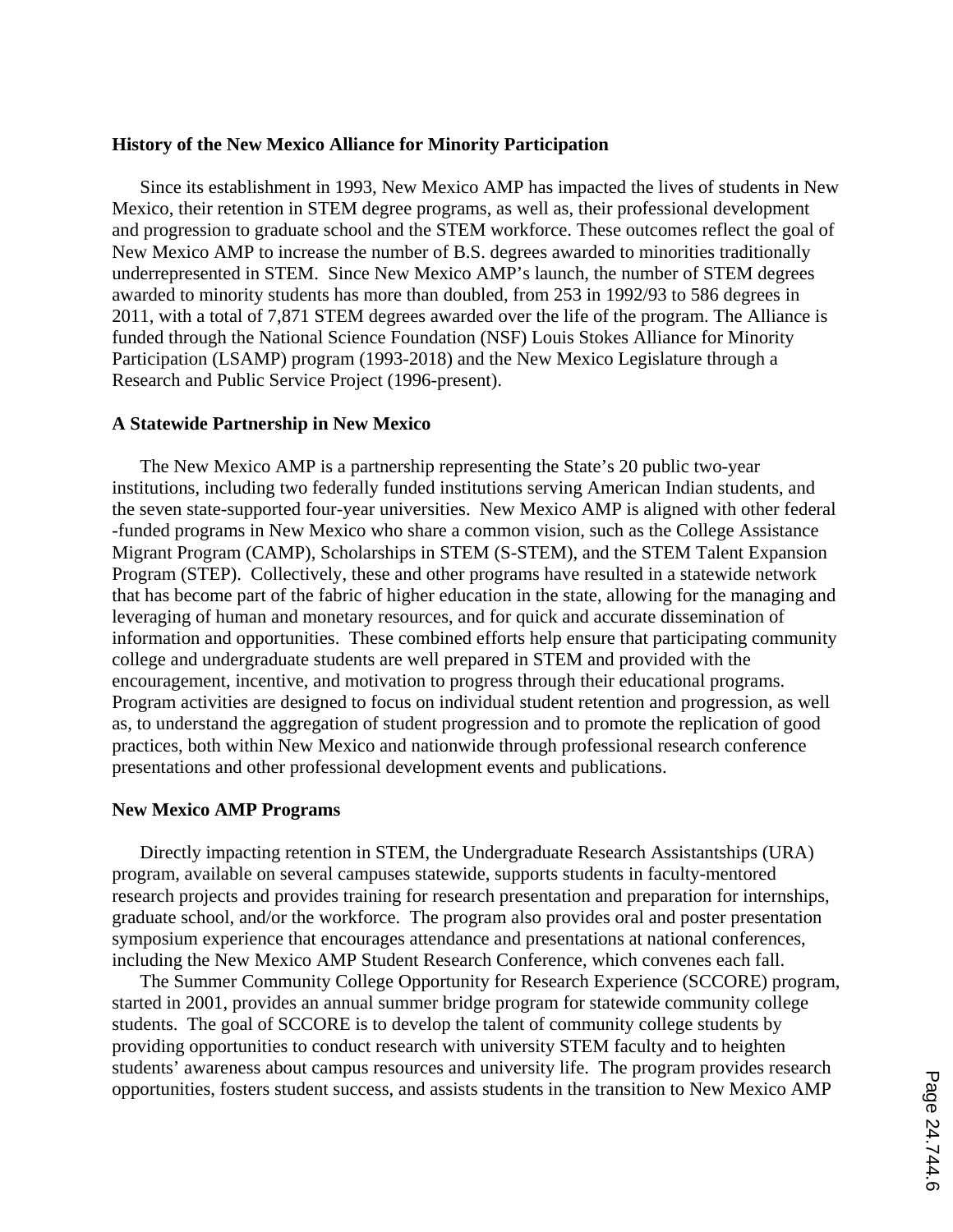baccalaureate-granting institutions. Students outside the local area reside on campus, and all students attend a credit-bearing course and receive professional development training.

Since 1996, the Student Research Conference brings students and faculty together from New Mexico's colleges and universities, as well as, students and teachers from the New Mexico Math, Engineering, Science Achievement Inc. program (New Mexico MESA). The conference provides an annual opportunity for students to present research, gain presentation experience, network with other students and faculty, and participate in workshops and panels. These opportunities directly impact student retention in STEM and focus on student and faculty professional development. The conference offers the Community College Professional Development Seminars for students from New Mexico AMP's two-year partner campuses. These students are provided an understanding of the goals and purposes of the conference and assistance with navigation of the conference events and opportunities.

The New Mexico AMP Transfer Scholarship is also available to community college students transferring from a two-year to a four-year institution to pursue a STEM degree. Available as students begin their first semester at a four-year institution, the scholarship provides imperative financial assistance during this crucial time of transition.

#### **Impact on AMP Students at NMT**

One of the most tangible benefits of New Mexico AMP to students is the monetary award that accompanies the URA every semester. The monetary award allows students who would otherwise have had to find outside employment to support their education, to spend their time conducting research that is related to their field of interest without a financial burden. Oftentimes professors have a limited number of paid research positions available, if any. This decreases the likelihood that minority students will gain paid research experience at the undergraduate level. The included case studies reinforce this sentiment.

Most often, the only hands-on experience that undergraduate students receive in their coursework is from their limited number of engineering laboratory courses. Students in the case study felt that they learned the fundamental concepts of their courses more thoroughly through their research experiences and solving problems. This additional problem based learning served as a unique learning aid in areas of their engineering discipline. Problems encountered in the laboratory helped students learn the difficulties of designing and conducting physical experiments that they would not otherwise be exposed to. Oftentimes, diagnostic methods that are new to the student would have to be learned and their experiment designs would have to undergo a period of trial and error. All these skills and experiences improve the student's engineering ability and therefore make them better candidates for graduate school or the workforce.

Especially at large institutions students often complain about the impersonal relationships with professors. Because of this students frequently label themselves as simply a "number among" many." The students who have participated in AMP reported that they built professional relationships with the professors they work with. These professional relationships benefit the students in multiple ways, such as building a strong reference for job or graduate school applications. Oftentimes these connections lead to an introduction to academia, including the publication process, presenting at conferences, and grant/proposal writing. Students are exposed to one-on-one instruction on research fundamentals and scientific concepts related to their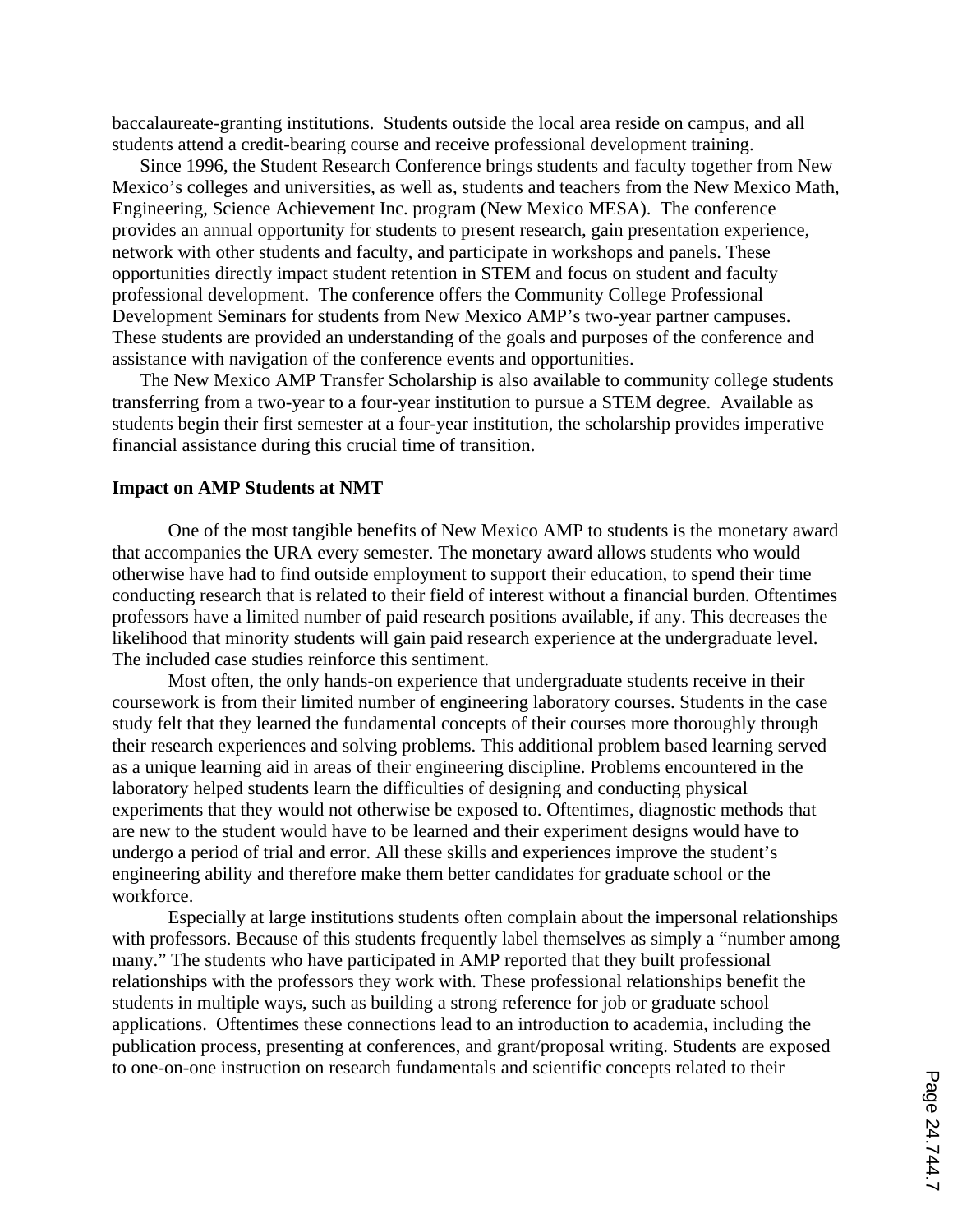research provided by their professor. In the case study, students reported that the career advice from their professors and the New Mexico AMP cohort proved invaluable and unique.

New Mexico AMP has greatly benefited the careers of the participating NMT students by allowing them to experience research in various fields of engineering where they gained valuable skills that have made them attractive in the workforce and in academia. The structure of the program gives students a taste of life as a graduate student and helps them decide if they would like to pursue graduate education or a career in research. This outreach has been successful at NMT. Out of the five AMP students who have graduated with a BS since 2012, three have started graduate programs with the intent to pursue a Ph.D. in a variety of engineering disciplines.

## **Case Studies**

The following are three case studies of individuals who were positively impacted by the New Mexico AMP program. All three students received URAs at NMT. Students participated in a research process as a team, from the design of experiments to the presentation of their results. Upon completion of the experiments, students presented their work in peer-reviewed journals and as oral presentations. Involvement in this research helped students in their coursework and provided them with skills that will prepare them for a graduate education. Each case study includes background information on the student and the impact the program has had on them, including direct thoughts and quotes from these students concerning such.

## **Student 1**

The first student was supported by the AMP program during three years of his undergraduate studies starting the sophomore year of his college career. He graduated from McCurdy High School in Española, New Mexico. Like many schools in the region, he stated that McCurdy had a weak science program, which left him ill prepared for the challenges that he faced in college. This individual participated in activities, such as the State Science Fair and New Mexico MESA while in high school. He stated that his involvement in the State Science Fair was where he was first exposed to the intricacies of conducting one's own research. These experiences made him an attractive candidate to professors for a research assistantship funded by New Mexico AMP. In his sophomore year he began working in the Fuels and Combustion Science Laboratory at NMT where he conducted experiments to investigate the performance of various bio-fuels in compression ignition (CI) engines. Much of this work was presented at the annual AMP Research Symposium and published in peer-reviewed journals. Participation in AMP led to other research opportunities at the University of Illinois at Urbana-Champaign and Sandia National Laboratories.

The individual's participation in AMP contributed greatly to his education and professional development. Although AMP focuses on providing research opportunities for minority students, in an effort to encourage the pursuit of graduate studies, he also felt that AMP helped him in his coursework as well. His research required an understanding of chemistry and thermodynamics in order to properly conduct experiments. Oftentimes, content taught in his coursework would parallel what he was doing in the laboratory. He stated that having prior exposure or overlap with content in his coursework helped him gain a deeper understanding of the material being taught.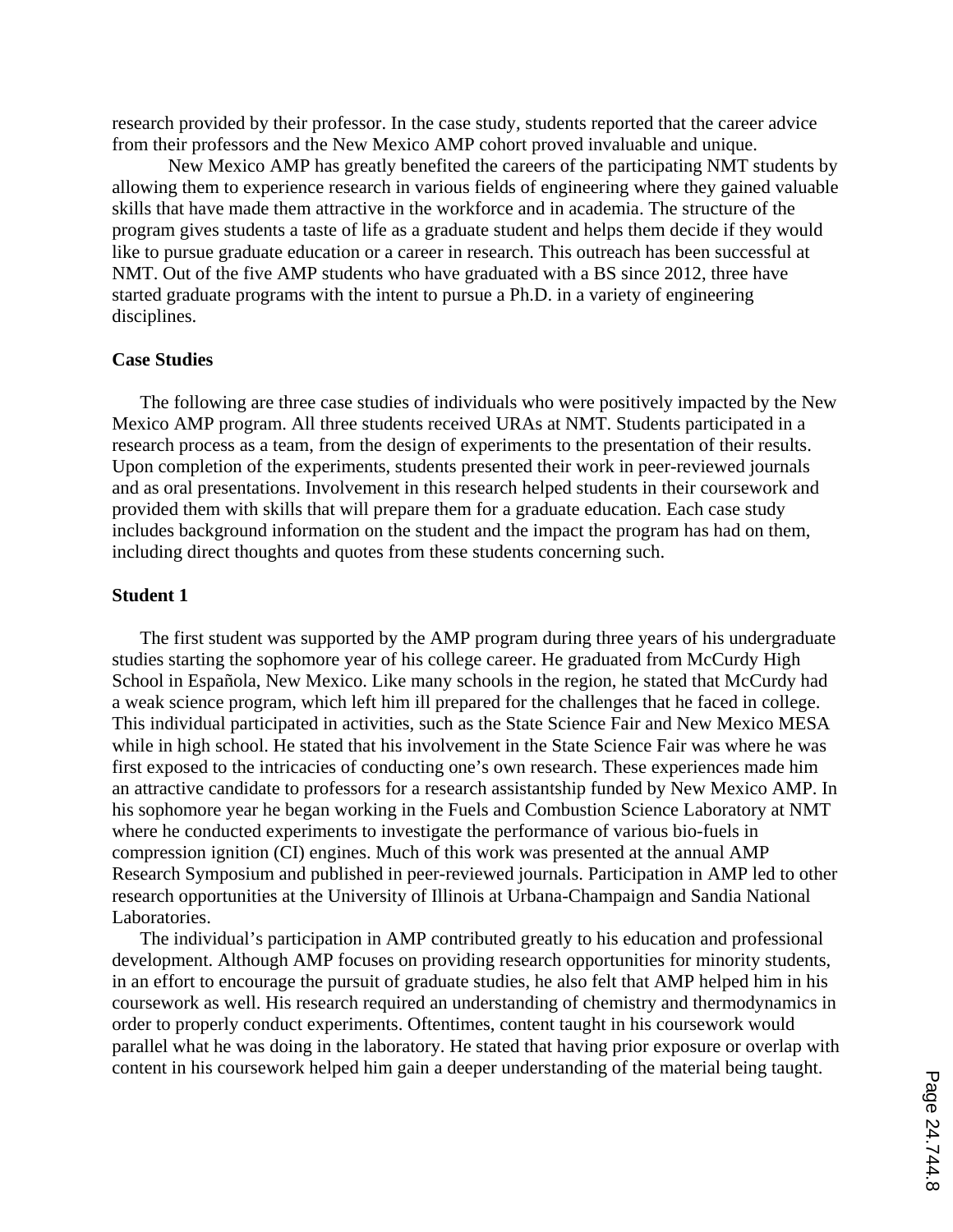In his own words, the greatest positive impact of his own experience with AMP was that it "gave me the opportunity to find my likes and dislikes within the broad field of Mechanical Engineering." The student felt that his AMP advisor took great interest in helping him find his passion and exposed him to computational fluid dynamics (CFD), various types of combustion, and experimental mechanics of materials. Finding his niche helped him excel at his research and eventually earned him a position as a research assistant in the Combustion Physics Laboratory at the University of Illinois at Urbana-Champaign for one summer. He feels that his interaction with his AMP advisor and the opportunities that AMP provided formed his passion for research and shaped his career goals. His involvement with AMP not only exposed him to research in a laboratory, but also gave him a glimpse into the world of academia and showed him what a career in research involves. Had it not been for his AMP research advisor, he would not have been exposed to the process of publishing scientific papers in peer-reviewed journals until graduate school.

These experiences aided him in forming his interests, all while presenting him with a taste of the graduate student experience. He spent long hours in the laboratory conducting experiments. There, he often encountered issues, which were solved by conferring with other undergraduate research assistants. This allowed him to experience being a part of a research group.

His desire to pursue a PhD and work in a research setting were accredited to the experiences he had as part of the AMP program. He explained that it is difficult for students who are young in their academic careers to interact with faculty members, much less form professional relationships. Although AMP focuses on research in a university setting, he feels that undergraduate research was the central piece that presented him with a number of other opportunities. The individual participated in STEM programs throughout his secondary education and during his undergraduate education; however, he stated that AMP was the most successful and influential program he has experienced in fostering the search for graduate education for under-represented minorities. He felt that the combination of a motivated research advisor and the resources that AMP provides could help minority students overcome the many educational hurdles that they frequently encounter when they enter their undergraduate program.

## **Student 2**

The second student was supported by the AMP program during her junior and senior years of undergraduate study. She first became aware of the AMP program when she transferred to New Mexico Institute of Mining and Technology during her sophomore year. This program attracted her attention because she had a desire to conduct research and pursue a post-bachelor degree in engineering. The New Mexico AMP program allowed her to contact several professors in the Mechanical Engineering Department and conduct research that interested her. One of the prime benefits of this program is that it allows minority students – who would otherwise have a challenging time obtaining a research position in professors' lab – an opportunity to become involved and conduct research, free-of-charge. As a result, she worked with multiple professors and graduate students on several projects that led to other opportunities in her future college career.

She began her undergraduate research profession in Materials, and since she was funded through New Mexico AMP, she presented her findings at the 2011 AMP Student Research Conference where she received second place for her oral presentation. Other opportunities arose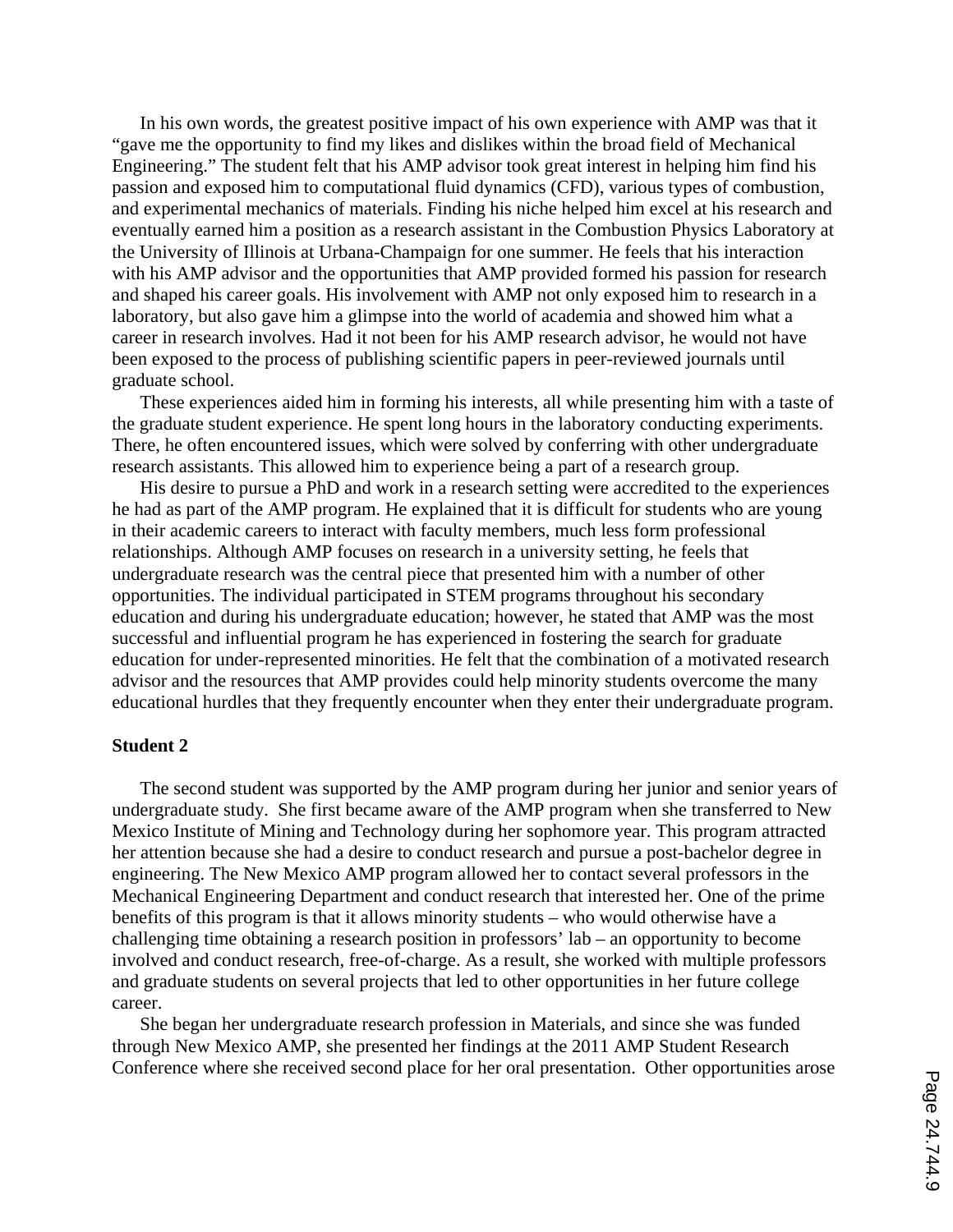from her research. In 2011, she was also awarded the New Mexico Space Grant Consortium Scholarship.

As her participation in the New Mexico AMP continued, she had the opportunity to conduct research with another AMP student on diesel engine emission testing and on a collaborative aluminum combustion project with Sandia National Laboratories. They performed a series of tests to investigate the impingement of molten aluminum particles on a dry wall at various temperatures and impingement angles. The results from these tests were used to improve and verify a computational model. They also conducted a series of tests to determine the effects of different concentrations of ethanol, bio-diesel, and diesel on emission characteristics. The outcomes of these experiments were presented at the New Mexico Alliance of Minority Participation 2012 Student Research Conference where she was, again, awarded second place for her oral presentation.

The New Mexico AMP program has had a positive impact on her academic and professional occupation as an engineer. This program allowed her to gain research experience in areas that she would have otherwise not been able to obtain. As she concluded her undergraduate degree and began applying to graduate research programs, she realized how valuable the opportunities New Mexico AMP provided were to her future successes. Research in the academic environment is one of the most sought after skills for incoming graduate students. Many students fail to conduct research at the undergraduate level because of the limited availability of funds. However, since New Mexico AMP provides funding for these students, she was able to conduct investigation on a project and with a professor of her choice. She learned essential critical thinking, research, and hands-on skills that are necessary for graduate students. Because of her research experience at New Mexico Institute of Mining and Technology she was accepted into a summer research program at the University of Michigan, where she worked in the Smart Materials and Structures Research Laboratory. The experiences she gained from that program also aided in her achievements as an intern student at the Los Alamos National Laboratory. As intended, the New Mexico AMP program provided her with the necessary skills and experiences needed to conduct research at a graduate level. As a result, she was accepted into multiple graduate programs around the country.

#### **Student 3**

The third student has been supported by the AMP program since August of 2013. She began research during her sophomore year of college. Studying different fuel combinations and CI engine emissions has been very informative for her. She now has a better grasp on Mechanical Engineering. The different tasks and difficulties of research are more apparent, including how important details and consistency are. Research has advanced her ahead of her peers and she deeply enjoyed discovering notions concerning the fuel combinations and working with the different engines. "Working with the jet engine was actually very entertaining and exciting," she proclaimed. Presenting the material in a conference gave her a greater understanding of the research, which was taking place. She understood why the other research assistants were doing what they were doing and the potential of the research, as she learned of the more efficient ways to power engines. The research has also helped her uphold a better grasp on the chemistry involved in Mechanical Engineering. The student has grown better prepared for future classes such as engineering fluid mechanics and thermodynamics. She is prepared to utilize the different chemicals and fluids needed in those classes, as well as, have a better understanding of the heat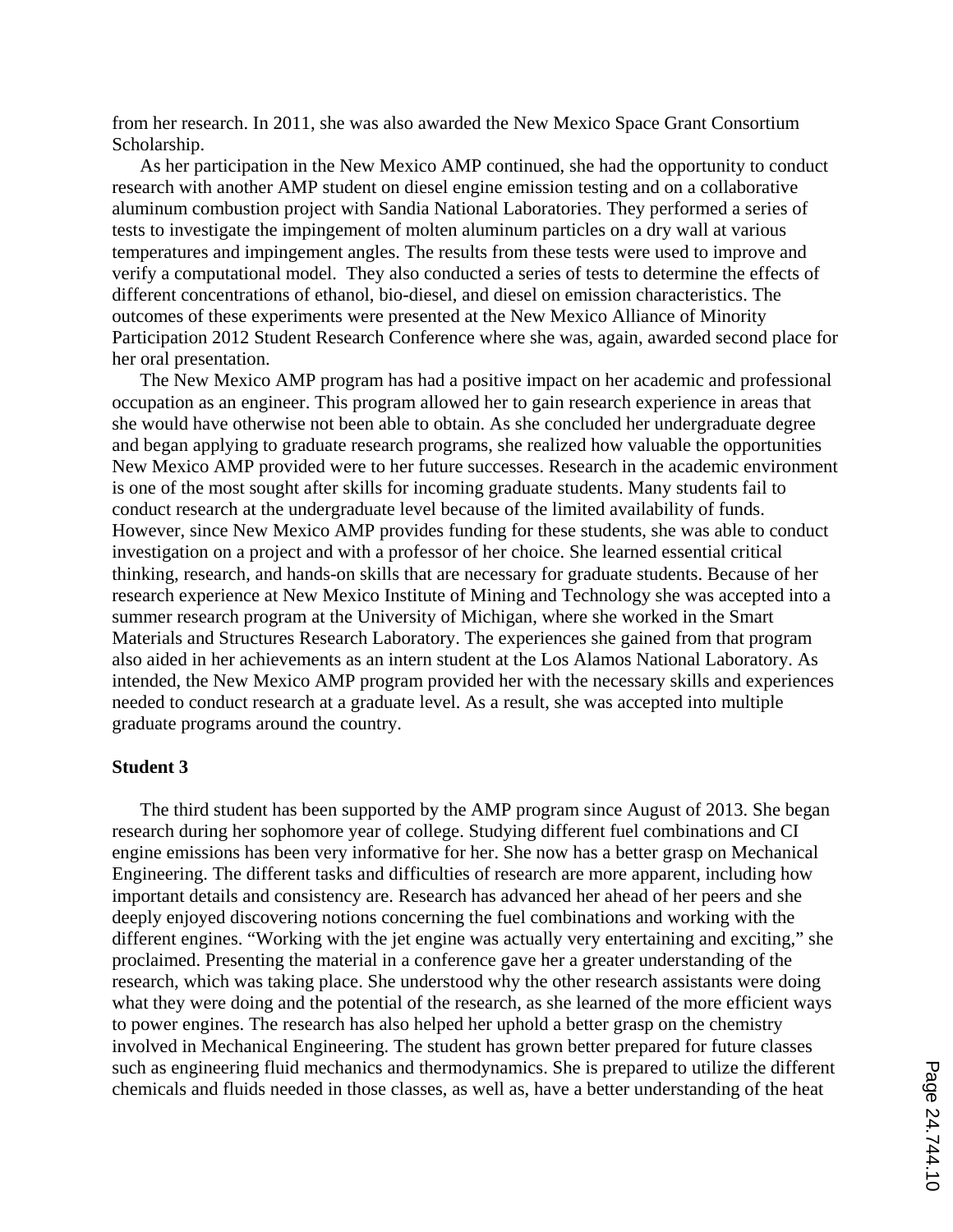and energy required for work. Her primary reason for choosing Mechanical Engineering was to use it as a "foot in the door" to Aerospace Engineering, but she now has a greater interest in Mechanical Engineering. The research was enormously interesting, and she was thrilled at her ease of understanding the work being done. Aerospace continues to be her primary goal, yet she is also intrigued about the fields of Mechanical Engineering. There is not a multitude of enormous hardships concerning being a Hispanic in New Mexico, but it continues to be difficult to obtain equal treatment between employers and being taken seriously with a Hispanic name. The New Mexico AMP program continues to be of great importance in her life. The research has helped her increase her knowledge, while the scholarship has assisted in maintaining her enrollment at New Mexico Institute of Mining and Technology. This program is promoting and expanding the participation of minorities to excel. Today, New Mexico AMP is promoting her pursuit of engineering and allowing her the opportunity for a better future.

## **Outcome of New Mexico AMP**

The New Mexico AMP program has proven to be successful at involving minority students in research and increasing the number of minority students pursuing STEM degrees. Although the three case studies are from Mechanical Engineering students at NMT, the New Mexico AMP has had a similar positive impact on participating students from other institutions. Over one hundred students have participated in NM AMP. Out of those students, forty percent of those who have already graduated with a B.S. in a STEM field have continued on to graduate school. Of that forty percent, twenty five percent are pursuing a Ph.D. in their respective STEM fields. With the help of the NSF and the New Mexico Legislature, New Mexico AMP continues to fund minority students in STEM fields throughout the State. The above case studies provide an intimate view of the benefits of New Mexico AMP to individual students but the overall program's statistics prove its effectiveness.

## **Conclusions**

The New Mexico AMP program demonstrates that active support of minority students in STEM fields enables them to chase such fields in their academic careers. Through activities including sponsored conferences, symposiums, and presentations, students are able to gain realworld experience, which will serve them presently, as well as later on in life; thus, minority students are given the opportunity to become contributing members in the workforce. Case studies indicate that such advantages have a more dramatic effect when students are involved in the AMP program early on in their academic studies. Their interest and motivation to pursue graduate studies are increased, aided by experience, encouragement, and confidence to pursue research opportunities away from their home institutions. This allows for a dissemination of minority knowledge which increases diversity and cultural enrichment at these institutions. When students are involved in STEM as early as possible, success of any similar program is easily found. By increasing the number of qualified minorities in STEM research and occupations, the U.S. can be certain to remain on-track with the ever-evolving ethnic make-up of the country, while increasing its competitiveness with other world powers.